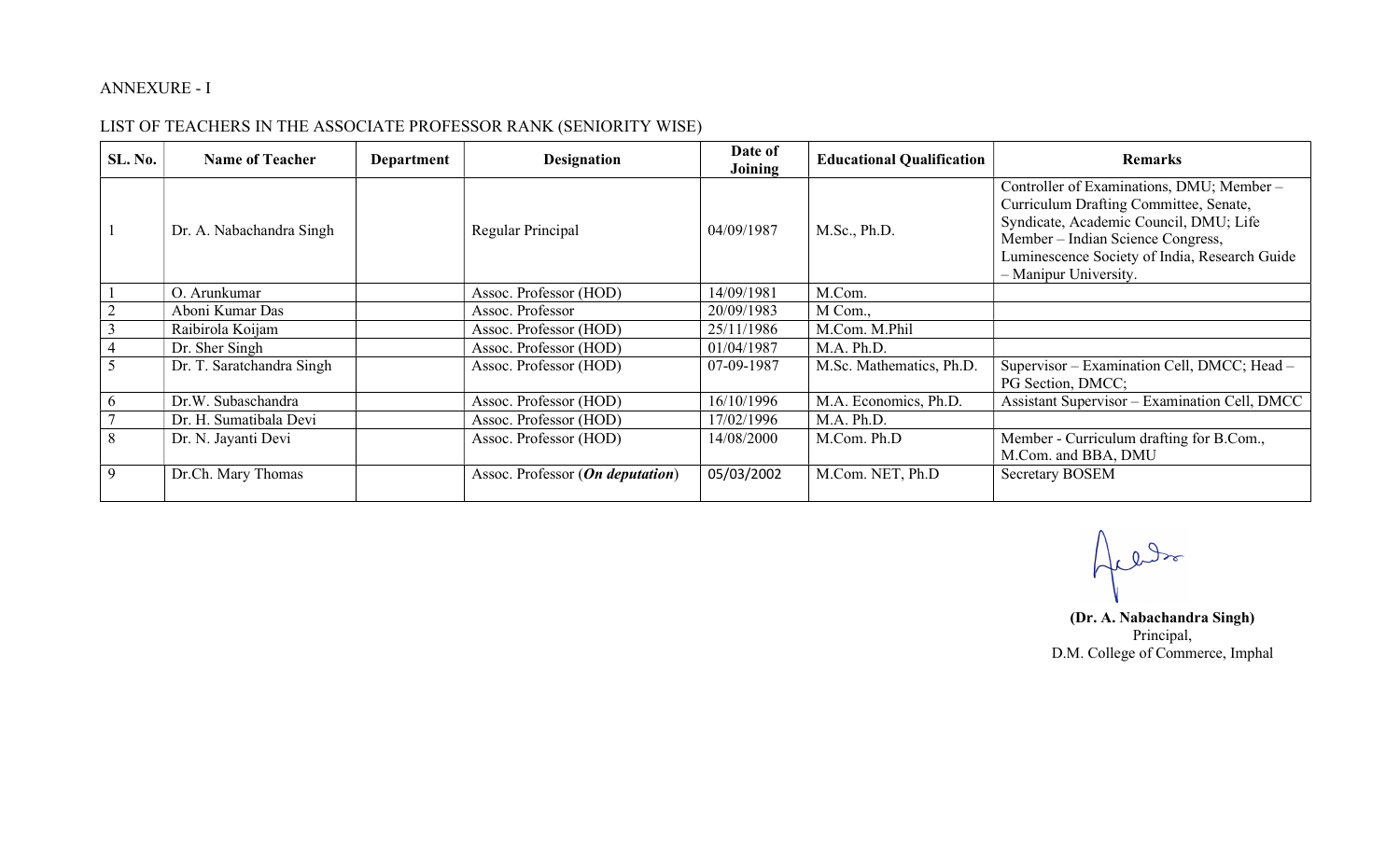| SL. No.                 | <b>Name of Teacher</b>            | <b>Department</b> | <b>Designation</b>               | Date of<br>Joining | <b>Educational Qualification</b> | <b>Remarks</b>                                                                                                                                                                                                                                                                                              |
|-------------------------|-----------------------------------|-------------------|----------------------------------|--------------------|----------------------------------|-------------------------------------------------------------------------------------------------------------------------------------------------------------------------------------------------------------------------------------------------------------------------------------------------------------|
|                         | Dr. A. Nabachandra Singh          |                   | Regular Principal                | 04/09/1987         | M.Sc., Ph.D.                     | Controller of Examinations, DMU; Member -<br>Curriculum Drafting Committee, Senate,<br>Syndicate, Academic Council, DMU; Life<br>Member - Indian Science Congress,<br>Luminescence Society of India, Research Guide<br>- Manipur University.                                                                |
|                         | <b>Management Department:</b>     |                   |                                  |                    |                                  |                                                                                                                                                                                                                                                                                                             |
|                         | Raibirola Koijam                  |                   | Assoc. Professor (HOD)           | 25/11/1986         | M.Com. M.Phil                    |                                                                                                                                                                                                                                                                                                             |
| $\overline{2}$          | Dr.Ch. Mary Thomas                |                   | Assoc. Professor (On deputation) | 05/03/2002         | M.Com. NET, Ph.D                 | <b>Secretary BOSEM</b>                                                                                                                                                                                                                                                                                      |
| 3                       | Dr. A. Victoria                   |                   | Asst. Professor                  | 17/01/2009         | M.Com. Ph.D                      |                                                                                                                                                                                                                                                                                                             |
| $\overline{4}$          | Dr. N. Bala Devi                  | <b>Management</b> | Asst. Professor                  | 10/05/2016         | M.Com., M.Phil. Ph.D.            |                                                                                                                                                                                                                                                                                                             |
| $\overline{5}$          | S. Bhogin Singh                   |                   | Asst. Professor                  | 10/05/2016         | M.Com., M.Phil.                  | Nodal Officer - RUSA & AISHE, DMCC;<br>Nodal Officer - Student's Grievance Cell, DMU;<br>Member - Syllabus Drafting Committee, DMU:<br>Controller of Examinations – RUSA Vocational<br>Courses; Member - Admission Committee,<br>DMU; Member – IQAC, DMCC; Assistant<br>Supervisor - Examination Cell, DMCC |
| 6                       | Ch. Sanajaobi Devi                |                   | Asst. Professor                  | 10/05/2016         | M.Com., M.Phil.                  |                                                                                                                                                                                                                                                                                                             |
|                         | Dr. N. Jayanti Devi               |                   | Assoc. Professor (HOD)           | 14/08/2000         | M.Com. Ph.D                      | Member - Curriculum drafting for B.Com.,<br>M.Com. and BBA                                                                                                                                                                                                                                                  |
| $\overline{2}$          | Aboni Kumar Das                   |                   | Assoc. Professor                 | 20/09/1983         | M Com.,                          |                                                                                                                                                                                                                                                                                                             |
| $\overline{\mathbf{3}}$ | Dr. P. Tikendrajit Singh          | <b>Accounts</b>   | Asst. Professor                  | 10/02/2002         | M.Com., Ph.D                     |                                                                                                                                                                                                                                                                                                             |
| $\overline{4}$          | Dr. W. PriyokumarSingh            |                   | Asst. Professor                  | 10/05/2016         | M.Com., Ph.D                     | Programme Officer NSS Unit 1, DMCC;                                                                                                                                                                                                                                                                         |
| $\overline{5}$          | Y. Basanta Singh                  |                   | Asst. Professor                  | 10/05/2016         | M.Com., M.Phil.                  |                                                                                                                                                                                                                                                                                                             |
| 6                       | N. Birendra Singh                 |                   | Asst. Professor                  | 10/05/2016         | M.Com., M.Phil                   |                                                                                                                                                                                                                                                                                                             |
| $\overline{7}$          | Dr. Kiirii Onand Monsang          |                   | Asst. Professor                  | 20/03/2018         | M.Com., NET Ph.D                 | Member - IQAC, DMCC; IT Nodal Officer -<br>Mission $2.5+$ (NAAC)                                                                                                                                                                                                                                            |
| 8                       | Sorokhaibamcha Rajen              |                   | Asst. Professor                  | 10/05/2016         | M.Com.,                          | Utilized at Lamka College, CCpur.                                                                                                                                                                                                                                                                           |
|                         | <b>Business Law and Practice:</b> |                   |                                  |                    |                                  |                                                                                                                                                                                                                                                                                                             |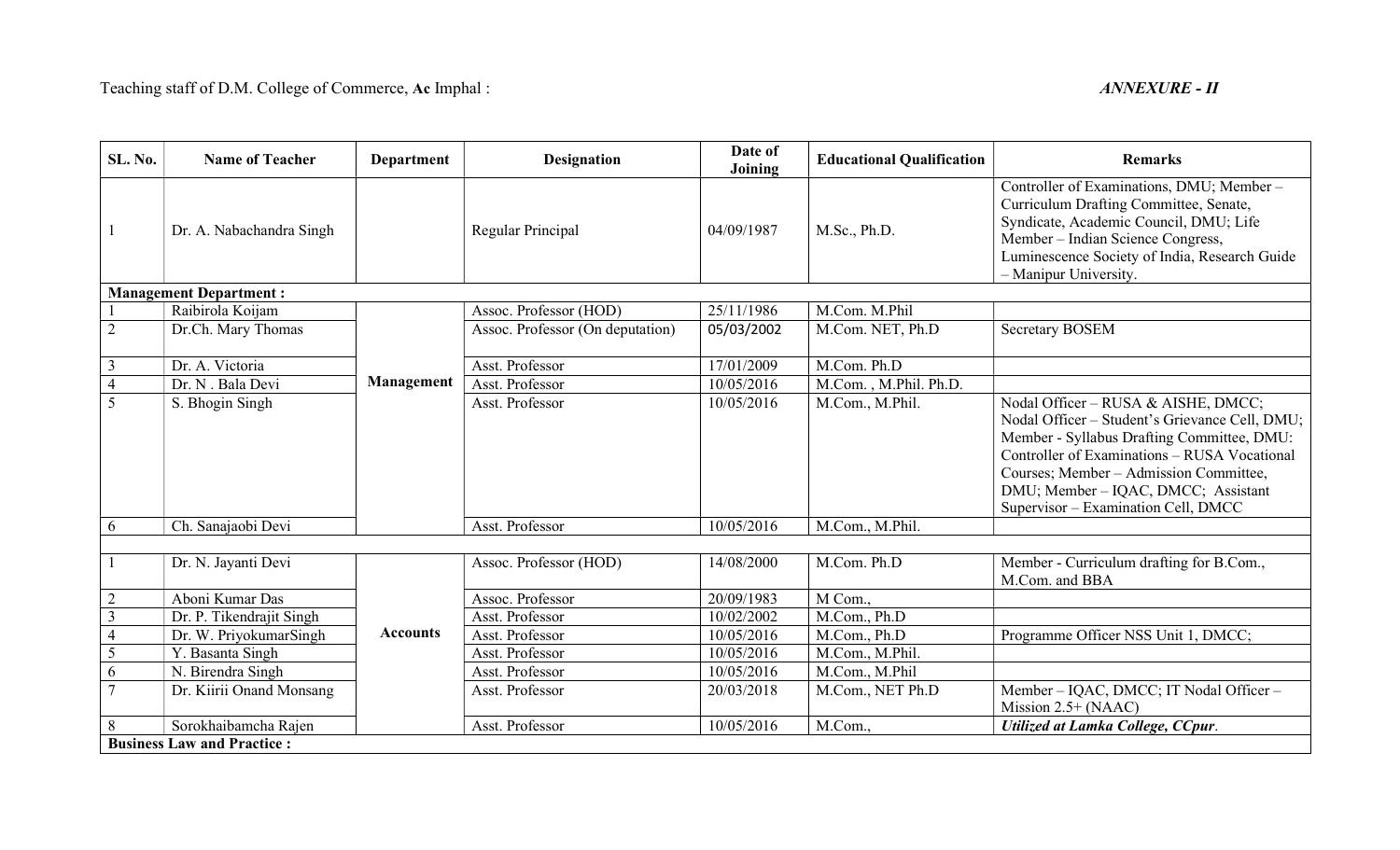|                | O. Arunkumar                   |                     | Assoc. Professor (HOD) | 14/09/1981 | M.Com.                                       |                                                                                                                                                                                                             |
|----------------|--------------------------------|---------------------|------------------------|------------|----------------------------------------------|-------------------------------------------------------------------------------------------------------------------------------------------------------------------------------------------------------------|
| $\overline{2}$ | Dr. A.Debala Devi              |                     | Asst. Professor        | 17/01/2009 | M.Com., B.Ed, NET,                           | Co-ordinator - BBA, DMCC; Member -                                                                                                                                                                          |
|                |                                | <b>Business Law</b> |                        |            | SLET Ph.D.                                   | Syllabus Committee MU                                                                                                                                                                                       |
| $\overline{3}$ | Dr. Geeta Thanjam              | and Practice        | Asst. Professor        | 10/05/2016 | M.Com., Ph.D.                                |                                                                                                                                                                                                             |
| $\overline{4}$ | M. Meenarani Devi              |                     | Asst. Professor        | 10/05/2016 | M.Com., M.Phil.                              | Treasurer — DM College of Commerce Alumni                                                                                                                                                                   |
| 5              | L. Tarunbala Devi              |                     | Asst. Professor        | 10/05/2016 | M.Com., M.Phil.                              |                                                                                                                                                                                                             |
|                |                                |                     |                        |            |                                              |                                                                                                                                                                                                             |
|                | Dr.W. Subaschandra             |                     | Assoc. Professor (HOD) | 16/10/1996 | M.A. Economics, Ph.D.                        | Assistant Supervisor - Examination Cell, DMCC                                                                                                                                                               |
| $\overline{2}$ | Dr.Th. Priyokumar Singh        |                     | Asst. Professor        | 10/05/2016 | M.A. Economics , Ph.D.                       | V.P. - Student's Union, DMCC; Member -<br>IQAC, DMCC; Member - Manipur Economic<br>Accociation                                                                                                              |
| $\overline{3}$ | Dr. L. Sanatomba Meetei        | <b>Economics</b>    | Asst. Professor        | 10/05/2016 | M.A. Economics, Ph.D.                        | Co-ordinator, IQAC, DMCC; Programme<br>Officer NSS Unit 2, DMCC; Core Team<br>Member (Gr-C), Mission 2.5+ (NAAC);<br>Member, Manipur Economic Association;<br>Assistant Supervisor - Examination Cell, DMCC |
| $\overline{4}$ | Chingshubam Manimohon<br>Singh |                     | Asst. Professor        | 21/02/2018 | M.A. Economics, NET                          | Member - IQAC, DMCC; Nodal Officer -<br>Green Club, DMCC;                                                                                                                                                   |
| 5              | Dr. Ch. Chitrapati Devi        |                     | <b>Guest Lecturer</b>  | 10/05/2016 | M.Sc. Environmental<br>Science, Ph.D.        |                                                                                                                                                                                                             |
|                |                                |                     |                        |            |                                              |                                                                                                                                                                                                             |
| $\mathbf{1}$   | Dr. T. Saratchandra Singh      |                     | Assoc. Professor (HOD) | 07-09-1987 | M.Sc. Mathematics, Ph.D.                     | Supervisor - Examination Cell, DMCC; Head -<br>PG Section, DMCC;                                                                                                                                            |
| $\overline{2}$ | Dr. N. Chandrajini Devi        | <b>Mathematics</b>  | Asst. Professor        | 10/05/2016 | M.Sc. Mathematics,<br>M.Phil., Ph.D          |                                                                                                                                                                                                             |
| $\overline{3}$ | Ch. Ibungochouba               |                     | Asst. Professor        | 10/05/2016 | $\overline{M}$ . Sc. Mathematics,<br>M.Phil. |                                                                                                                                                                                                             |
|                |                                |                     |                        |            |                                              |                                                                                                                                                                                                             |
| $\mathbf{1}$   | Dr. Ph. Sanamacha Sharma       | English             | Asst. Professor (HOD)  | 17/01/2009 | M.A. M.Phil., Ph.D.                          | Co-ordinator - NIRF, DMCC; Member -<br>Admission Committee, DMU; Assistant<br>Supervisor - Examination Cell, DMCC                                                                                           |
| $\overline{2}$ | Dr. L. Romabati Devi           |                     | Asst. Professor        | 10/05/2016 | M.A., Ph.D.                                  |                                                                                                                                                                                                             |
| $\overline{3}$ | Dr.Th. Sobita                  |                     | Asst. Professor        | 10/05/2016 | M.A., M.Phil., Ph.D.                         |                                                                                                                                                                                                             |
| $\overline{4}$ | Dr.Kh. Sushma Devi             |                     | Asst. Professor        | 10/05/2016 | M.A. M.Phil., Ph.D                           |                                                                                                                                                                                                             |